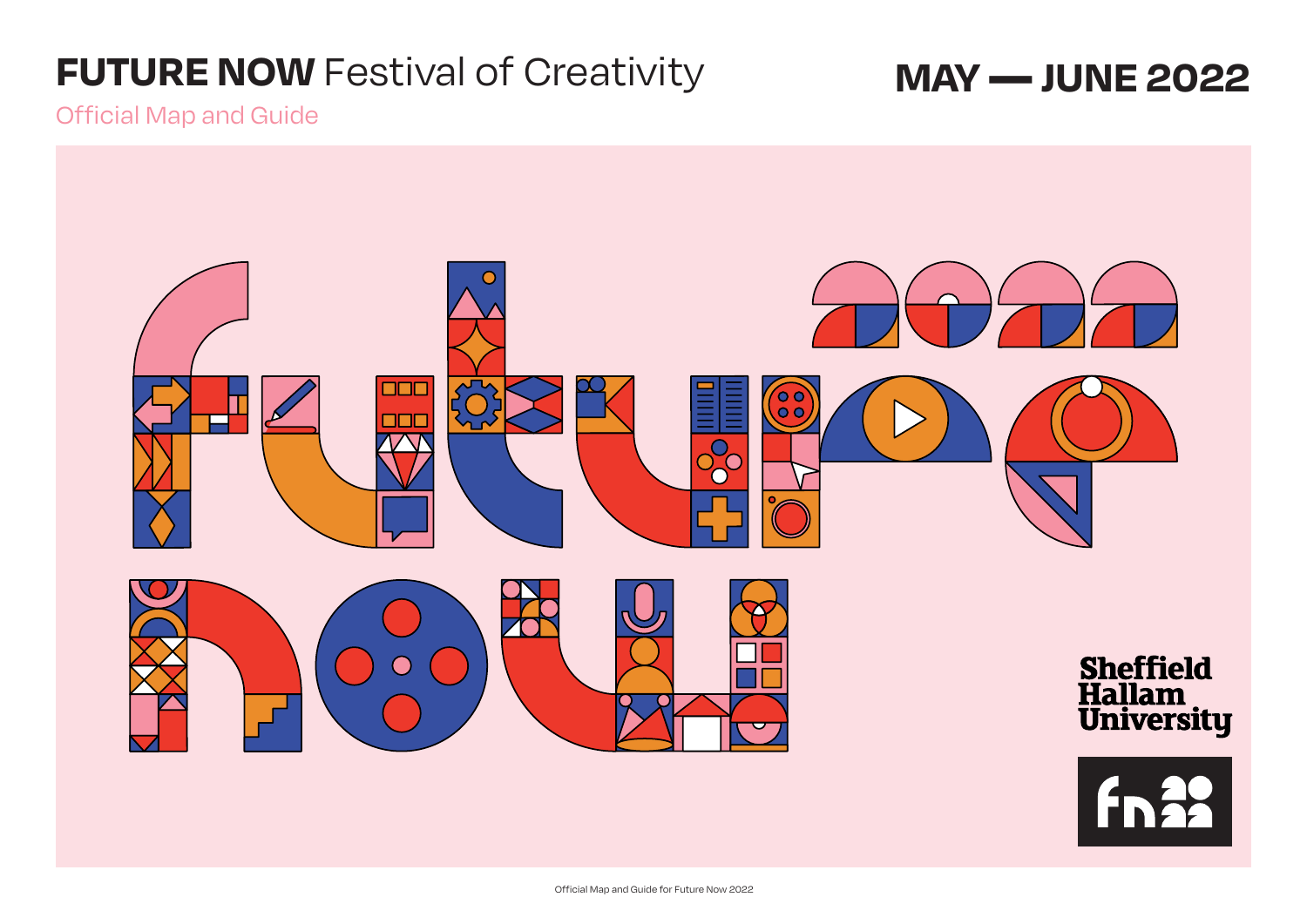## **FUTURE NOW** Festival of Creativity **MAY - JUNE 2022**

### Official Map and Guide

**Future Now is Sheffield's festival of creativity. Through exhibitions, events, performances and screenings we ask emerging artists, designers, filmmakers, animators, writers, architects and performers to open a window into their practices and show us their - and our - futures. This is a citywide platform showcasing the work of Sheffield Hallam University's graduating students, and we invite visitors to encounter new ways of understanding the world through art, design, architecture, film, photography, performance and writing.**

Future Now presents creative proposals to real problems: from new fashion to new videogames human-centred approaches to the built environment to greater sustainability in the products we buy. These 'creatives' propose new brands and services, help us glimpse alternative realities, and launch new enterprises, but most of all they tell stories, documenting the world as they find it and how they'd like it to be.

Future Now takes place across Sheffield city centre and online through May and June 2022.

#### **Future Now Careers and Employability Events**

We are running a programme of events aimed at those thinking of further academic study or professional training and careers advice for those looking to work in the creative industries.

#### **Eve Stirling: Postgraduate Study**

Come and meet Eve Stirling, Head of postgraduate Art and Design for an informal Q&A session about studying Art and Design at MA/ MFA level at the university. Open to any students or graduates considering PG study. Old Head Post Office 17th May, 10.30am - 11:15am

#### **Mark Helliwell and Tony Cowell: PGCE and Teaching Secondary Design & Technology and Art & Design**

A short talk about training to teach Secondary Design & Technology and Art & Design. Mark and Tony will discuss what the job entails – the good and the bad. They'll talk you through how and when to apply for a PGCE, the qualifications and entry requirements needed, as well as discussing the different routes and providers and the bursaries available and the job prospects on completion.

Old Head Post Office 17th May, 11:30am

#### **Creative UK**

Join us for an introduction to Creative UK, the UK's champion of the creative industries, and learn how membership can benefit you. Old Head Post Office 24th May 4pm

#### **Careers and Enterprise Event**

Join us for an introduction to Creative UK, the UK's champion of the creative industries, and learn how membership can benefit you. Old Head Post Office 24th May - 4pm



Scan the QR code or go to [shu.ac.uk/futurenow](https://www.shu.ac.uk/myhallam/university-life/future-now)  for more information.





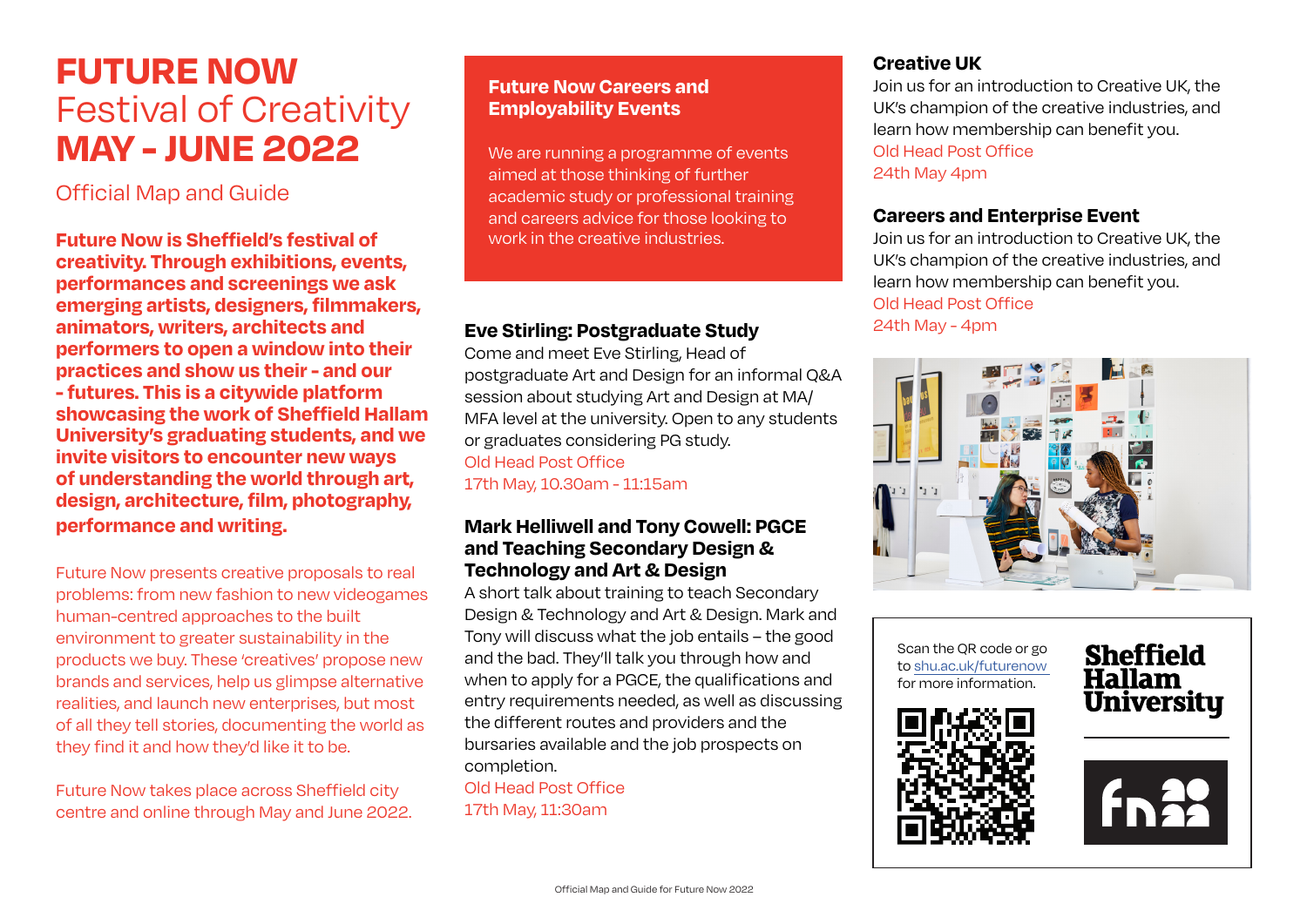#### **Festival Venues**





 $11 - 15$  May

**1**

**2**

**4**

**5**

**6**

**7**

**9**



24 May

[Online exhibition](https://hallamlive.co.uk/)

\*Performance Lab

**Graphic and UX Design** Trafalgar Warehouse **12** 00  $\ddot{\circ}$ [Continues online](https://gallery.shu.ac.uk/)

**14**

**16**

**17**

**18**

**10**



Kommune 25 – 30 May [Continues online](https://gallery.shu.ac.uk/)

\*Cantor Building 26 – 27 May [Online exhibition](https://hallamlive.co.uk/)

**Architecture and**

June (Date TBC) **Photography** S1 Artspace 11 – 12 June [Online exhibition](https://hallamlive.co.uk/)

ticket to attend, [see website](https://www.shu.ac.uk/myhallam/university-life/future-now) for

more details.

**Centre** 9 – 23 June **Film and TV**

**ark sheffield: experimental climate lab** \*The Atrium 11 – 18 May **13**



[Continues online](https://gallery.shu.ac.uk/) **The BioDesign Challenge**



**Interior Architecture Product Design** Kommune 7 – 12 June [Continues online](https://gallery.shu.ac.uk/) **15**

> $\bigodot$ **NO**

Hertha Ayrton STEM **Centre** 19 – 27 May [Online exhibition](https://hallamlive.co.uk/)



[Continues online](https://gallery.shu.ac.uk/) **MFA Fine Art**







Owen Building Main Entrance, SHU Pop-Up Shop, Sidney & Matilda 23 – 27 May [Continues online](https://gallery.shu.ac.uk/)



Official Map and Guide for Future Now 2022